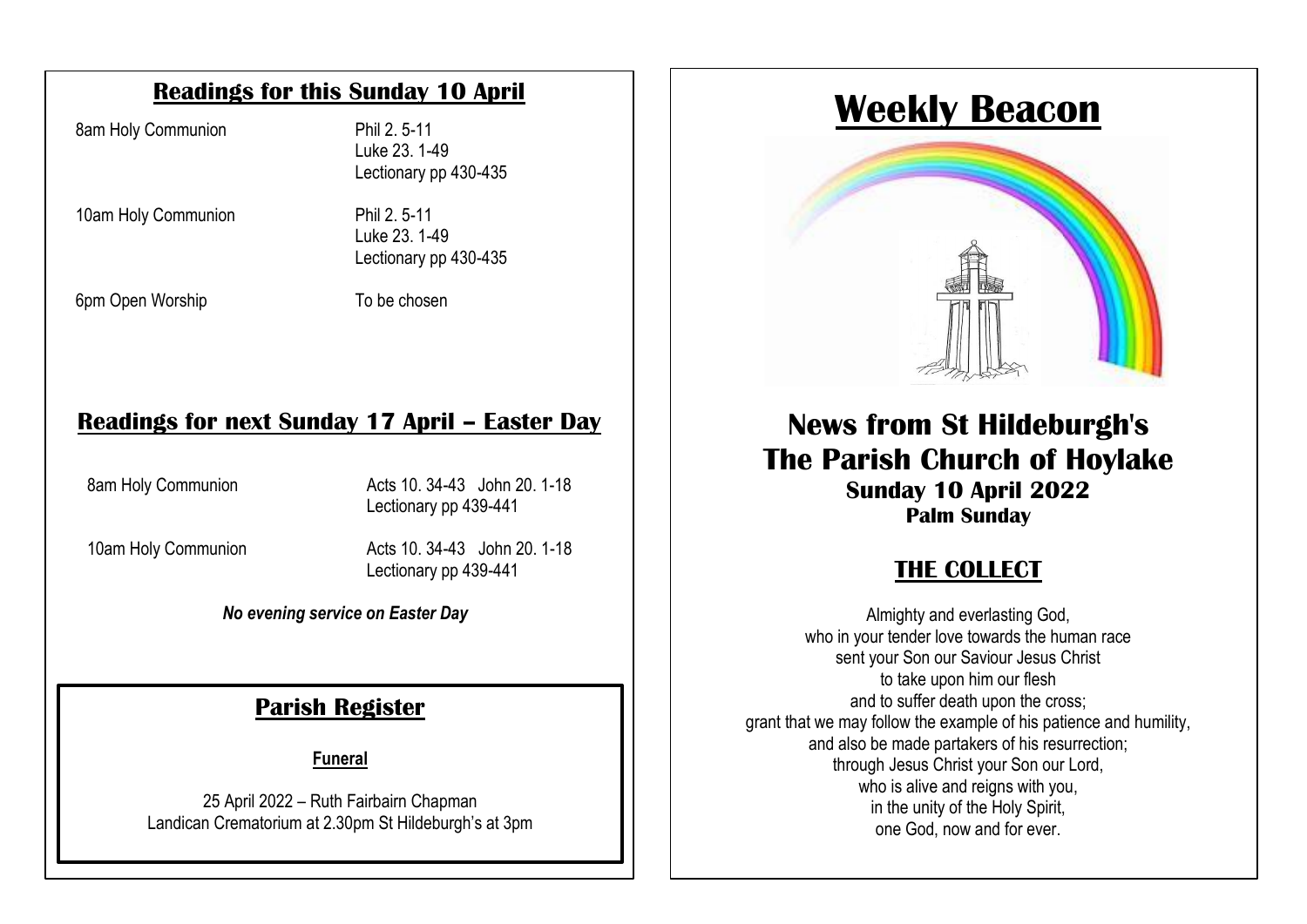### **PRAYER VIGIL AT ST HILDEBURGH'S**

**Revd Paul will be holding a Prayer Vigil in church every Tuesday evening from 6pm to 6.30pm. All are welcome.**

### **LENT REFLECTIONS AT ST HILDEBURGH'S**

During Lent, Revd Richard has been hosting a series of reflection evenings in the Lady Chapel. The last reflection meeting will be held on Tuesday 12 April at 6.30pm.

All are welcome.

#### **ST HILDEBURGH'S CHOIR**

Do you love to sing? If you do, then please feel free to contact our Director of Music (Rob) with any questions you may have, or just to show your interest in joining our choir!

No long term commitment, just singing!

[rs.directorofmusic@gmail.com](mailto:rs.directorofmusic@gmail.com)

### **EASTER AT ST HILDEBURGH'S**

#### **10 April - Palm Sunday**

8am Holy Communion 10am Holy Communion 6pm Open Worship

**14 April - Maundy Thursday** 6pm Holy Communion

## **15 April - Good Friday**

1.30pm Stations of the Cross

#### **17 April - Easter Day**

8am and 10am Holy Communion *No evening service on Easter Day*

### **MESSY CHURCH**

Due to circumstances beyond our control, Revd Paul has postponed Messy Church due to be held on Saturday 16 April.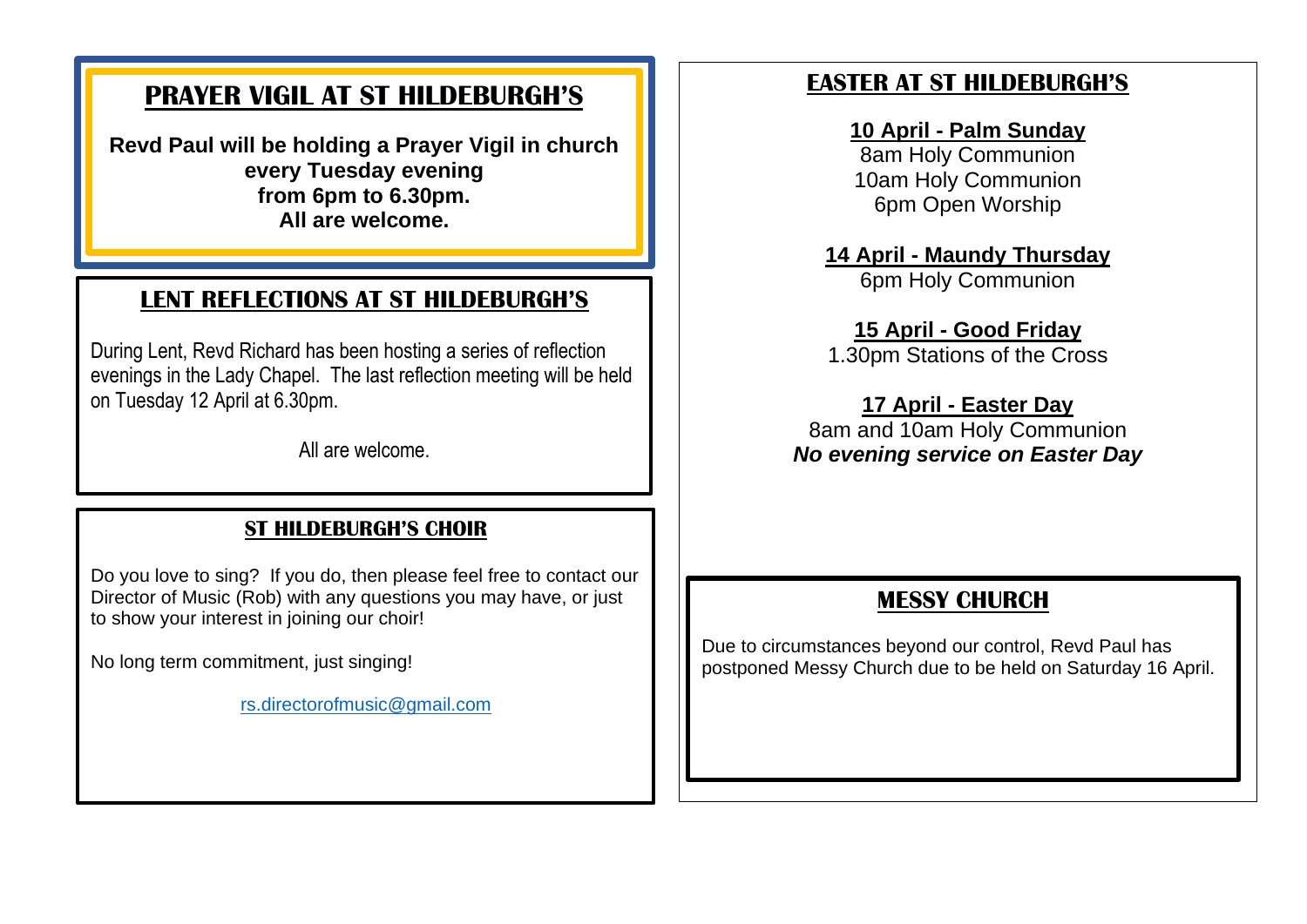

### **ANNUAL PAROCHIAL CHURCH MEETING 2022**

The APCM will take place on Sunday 1 May after the 10am service in church. This will be followed by a PCC meeting also held in church.

**If you are a group leader, please submit your annual report to the Church Office by the last week in April.** 

### **ELECTORAL ROLL**

The 2022 Electoral Roll (names only) is now on display at the back of church. If you are already on the Electoral Roll please check that your name has been included.

If you have any questions or would like your name added to the Electoral Roll, please contact our Electoral Roll Officer Roy Auld on 0151 632 0586.

### **50/50 CLUB**

The March winner of the 50/50 Club was Sue Chapman with number 30, winning £52.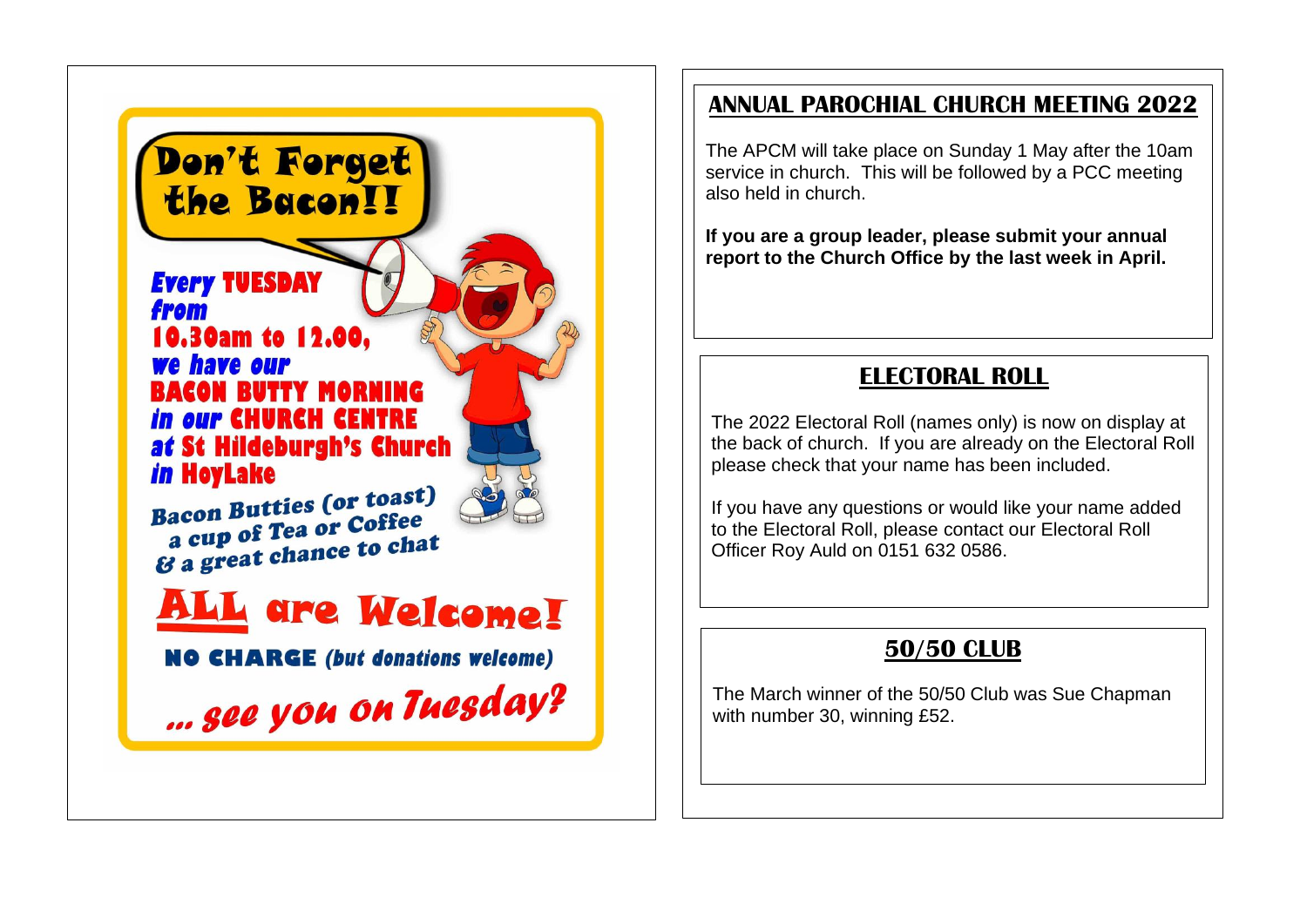#### **FLOWER OF THE WEEK: STOCK 98th in a series**

#### *Text by Peter Surridge.*

The fragrance of stocks justifies growing at least four of the five kinds. There are Brompton stocks and East Lothian stocks, both of which are biennials sown the previous summer for flowering in spring, Ten-Week stocks, sown in spring for flowering, as it says on the packet, ten weeks later; and Night-Scented stocks, sown successionally in spring and early summer for knock-out evening perfume from June to September. If you have spare greenhouse space or a sheltered, sunny corner, grow the fifth category of long-stemmed Column stocks for cutting.

Most garden stocks are selections and hybrids of *Matthiola incana*, a coastal Mediterranean plant.

Bromptons are the varieties usually seen in gardens blooming this month and next. They grow quite tall, 30cm-45cm (12in-18in), and can have single or double flowers in shades of red, mauve, pink and white, on sturdy stems – a factor which makes them ideal for cutting. The Legacy series is superb, with mainly double blooms in scarlet, crimson, rose-pink, lavender and creamy yellow. East Lothians, like dwarf forms of Bromptons in similar colours, are favoured for bedding in windy areas. Both of these benefit from protection in chilly winter weather

Ten-Week stocks are the most practical where greenhouse or cold frame space is limited. Sown with gentle heat in early spring, they produce good bedding displays. The strain Ten-Week Mixed combines several lovely pastel hues of red and white. The Cinderella series has long-lasting fully double flowers in sumptuous shades of dark purple, rosy-pink, silvery blue, lavender and white. The Beauty of Nice range grows to 60cm (2ft).

Column stocks are started like Ten-Week stock in early spring. They can reach 90cm (3ft) in height, making spectacular flower arrangements indoors with a delicious clove-like scent. Good strains are Giant Imperial and Record. Giant Excelsior is more restrained, growing to 75cm (2ft 6in).

Night Scented stocks are *Matthiola bicornis*. Although their four-petalled pink and white flowers are small and unspectacular, what matters is the fragrance, produced to attract night-flying insects as pollinators. The variety Starlight Scentsation (pictured) is reliably easy to grow from seed sown now with protection in containers or in the ground in a few weeks' time.

All stocks like well-drained soil, neutral or slightly limey, and full sun. They are related to cabbages so are occasionally subject to the same problems – flea beetle on seedlings, root fly and mildew.

Stocks are named after Pietro Andrea Mattioli, a distinguished 16th-century Italian botanist. *Incana* indicates the greyish tinge to the leaves while *bicornis* refers to the flower's two spurs or horns.



*Above: The Night Scented stock, Starlight Scentsation*